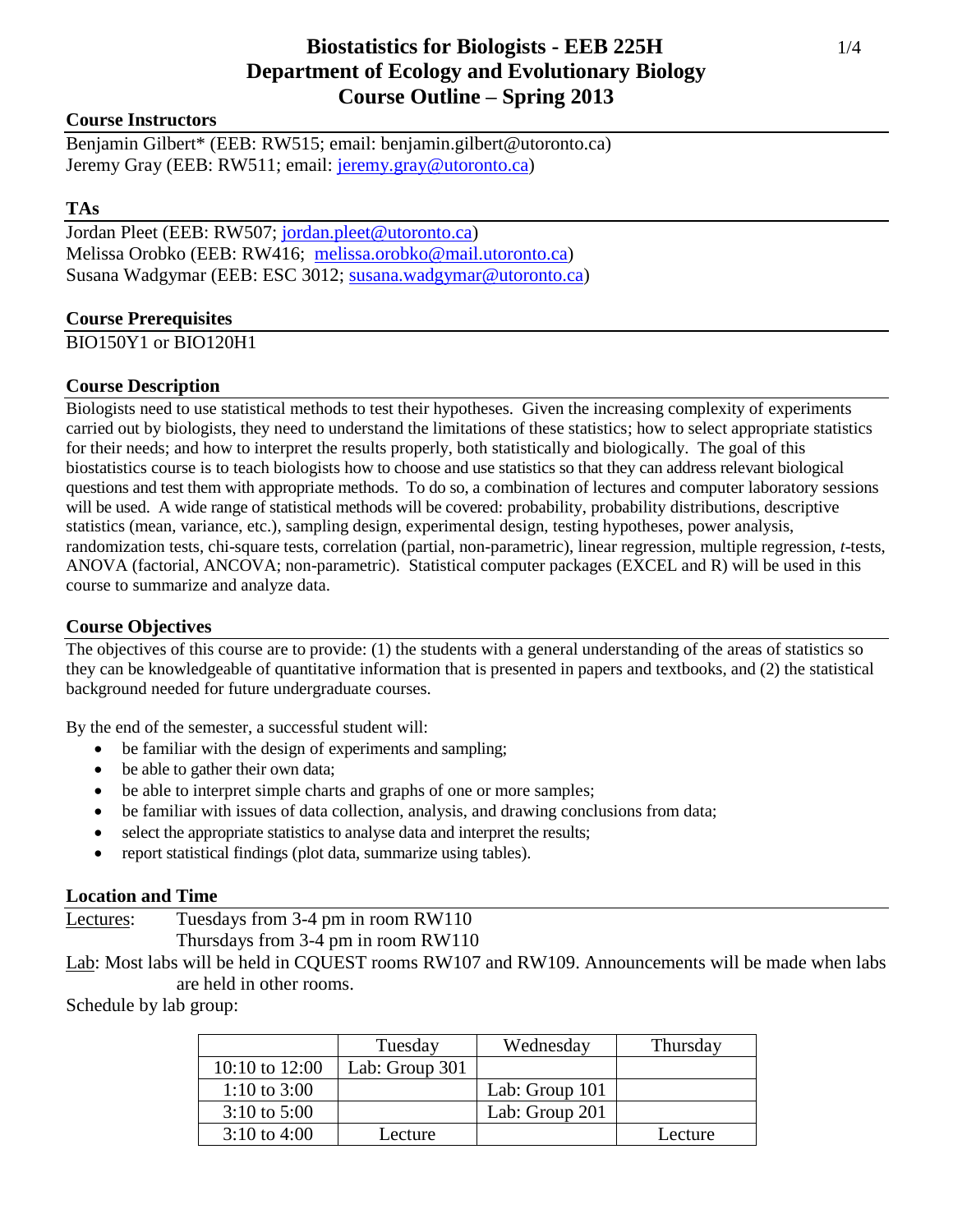## **Office Hours**

Thursdays: 4:00 to 5:00. By appointment: Email to schedule an appointment.

## **Course Email Policy**

If the email subject line does not contain "EEB225" it may go unnoticed for some time or even end up in a junk mail folder.

We will try to answer course-related email queries within 3 working days, but cannot guarantee this. Questions about exams, quizzes or labs that are less than 24 hours before the due date/exam time will not be answered.

## **Required Textbook**

Whitlock, M. and D. Schluter. 2015. The analysis of biological data, second edition. Roberts & Company Publishers. (The first edition of this book is also fine, but contains less practice problems).

| <b>DATE</b>   | <b>TOPICS</b>                                                 | <b>ACTION</b>         |
|---------------|---------------------------------------------------------------|-----------------------|
| Jan 6         | Introduction to the goals and format of the course            | Chapters 1-3          |
|               | Displaying data and summary statistics                        |                       |
| Jan 8         | Designing experiments (randomization, independence, blocking) | Chapters 14           |
|               | Data and Sampling                                             |                       |
| Jan 6/7       |                                                               | <b>NO LAB</b>         |
| Jan 13        | Probability and discrete distributions                        | Chapters 5, 7.1, 7.4, |
|               |                                                               | 8.6                   |
| Jan 15        | Probability and sampling                                      | Chapter 1, 4          |
| Jan 13/14     | RW 122: Experiment set-up                                     | Excel Pass/Fail: 2%   |
|               | RW107/109-Computer lab: Excel 101:                            |                       |
|               | How to enter, analyse and plot data;                          |                       |
|               | How to use functions and equations; mean and standard         |                       |
|               | deviation by groups                                           |                       |
| Jan $20$      | Hypothesis Testing; Significance testing: parametric          | Chapters $6, 7, 8$    |
|               | Chi square test                                               |                       |
| <b>Jan 22</b> | Chi square test, Fisher test; G test; mini-review             | Chapters 8, 9         |
| Jan 20/21     | RW 122: Record germination data; enter it in google docs      |                       |
|               | before the end of lab                                         |                       |
| Jan 27        | Mid-term 1                                                    | Chapters 10           |
|               |                                                               |                       |
| <b>Jan 29</b> | Continuous distributions, focus on normal distribution;       | Chapters 10, 11       |
|               | Central limit theorem                                         |                       |
| Jan 27/28     | RW 122: Measure height of plants, enter data in google        | 2% (ASSIGN. 1)        |
|               | docs before the end of lab.                                   |                       |
|               | Chi square with the 7 steps of experimentation: In class      |                       |
|               | assignment 1: Testing germination success                     |                       |
| Feb 3         | Data transformations; Confidence interval of the mean;        | Chapters 10, 11       |
|               | One sample test with continuous data: $z$ -test               |                       |
| Feb 5         | Two sample tests with continuous data: t-test; paired t-test  | Chapters 11, 13       |

# **Topics and Timetable**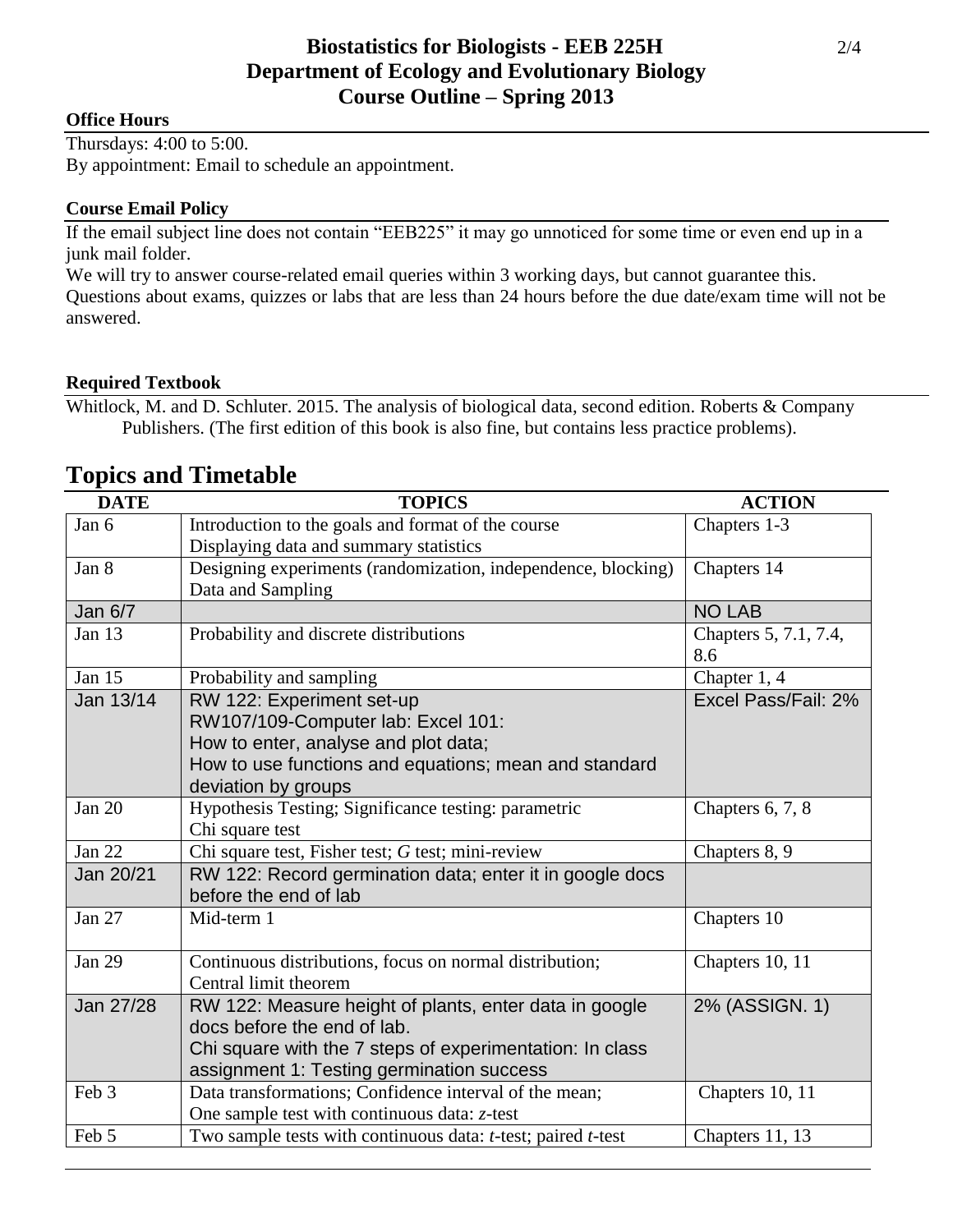# **Biostatistics for Biologists - EEB 225H** 3/4 **Department of Ecology and Evolutionary Biology Course Outline – Spring 2013**

| Feb 3/4            | ASSIGNMENT 1 DUE AT START OF LAB<br>ASSIGNMENT 2: In class: Comparing two means using<br>Excel                                                            | 3% (ASSIGN. 1)<br>1% (ASSIGN. 2)  |
|--------------------|-----------------------------------------------------------------------------------------------------------------------------------------------------------|-----------------------------------|
| Feb 10             | Two sample tests with continuous data: t-test; paired t-test;<br>Comparing means of two groups that are not normally<br>distributed: non-parametric tests | Chapters 11, 13                   |
| Feb 12             | Mid-Term 2                                                                                                                                                |                                   |
| Feb 10/11          |                                                                                                                                                           |                                   |
| Feb 16-20          | <b>READING WEEK</b>                                                                                                                                       |                                   |
| Feb 24             | Mid-term follow-up; Introduction: Jeremy Gray                                                                                                             |                                   |
| Feb 26             | Comparing means of more than two groups: parametric test using<br>an Analysis of Variance (ANOVA); R 101                                                  | Chapter 15                        |
| Feb 24/25          | ASSIGNMENT 2 DUE AT START OF LAB<br>R 101: How to enter, analyse and plot data                                                                            | 4% (ASSIGN. 2)<br>R Pass/Fail: 2% |
| March 3            | ANOVA Model I, Model II multiple comparisons<br><b>Factorial ANOVA</b>                                                                                    | Chapter 15, 18                    |
| March 5            | Nested ANOVA                                                                                                                                              | Chapter 15, 18                    |
| March 3/4          | ASSIGNMENT 3: ANOVA using R                                                                                                                               | 1% (ASSIGN. 3)                    |
| March 10           | Comparing means of groups that are not normally distributed:<br>non-parametric tests                                                                      | Chapter 15, 18                    |
| March 12           | Quiz                                                                                                                                                      |                                   |
| March 10/11        |                                                                                                                                                           | <b>NO LAB</b>                     |
| March 17           | Correlation (parametric; non-parametric)<br><b>Partial Correlation</b>                                                                                    | Chapter 16                        |
| March 19           | <b>Linear Regression</b><br>Residual analysis; Introduction to non-linear regression                                                                      | Chapter 17                        |
| <b>March 17/18</b> | ASSIGNMENT 3 DUE AT START OF LAB<br><b>ASSIGNMENT 4: Regression using R</b>                                                                               | 4% (ASSIGN. 3)<br>1% (ASSIGN. 4)  |
| March 24           | Multiple Regression;<br>Co-linearity; Dummy Variables;<br>Model Selection Criteria                                                                        | Chapters 16, 17                   |
| March 26           | Multiple Regression;<br>Co-linearity; Dummy Variables;<br><b>Model Selection Criteria</b>                                                                 | Chapters 16, 17                   |
| <b>March 24/25</b> |                                                                                                                                                           | <b>NO LAB</b>                     |
| March 31           | Analysis of Covariance (ANCOVA)                                                                                                                           | Chapters 17, 18                   |
| April 2            | Review                                                                                                                                                    |                                   |
| April 1/2          | ASSIGNMENT 4 DUE AT START OF LAB                                                                                                                          | 4% (ASSIGN. 4)                    |
|                    | <b>Final Exam</b><br>(To be scheduled by the Faculty of Arts and Sciences)                                                                                |                                   |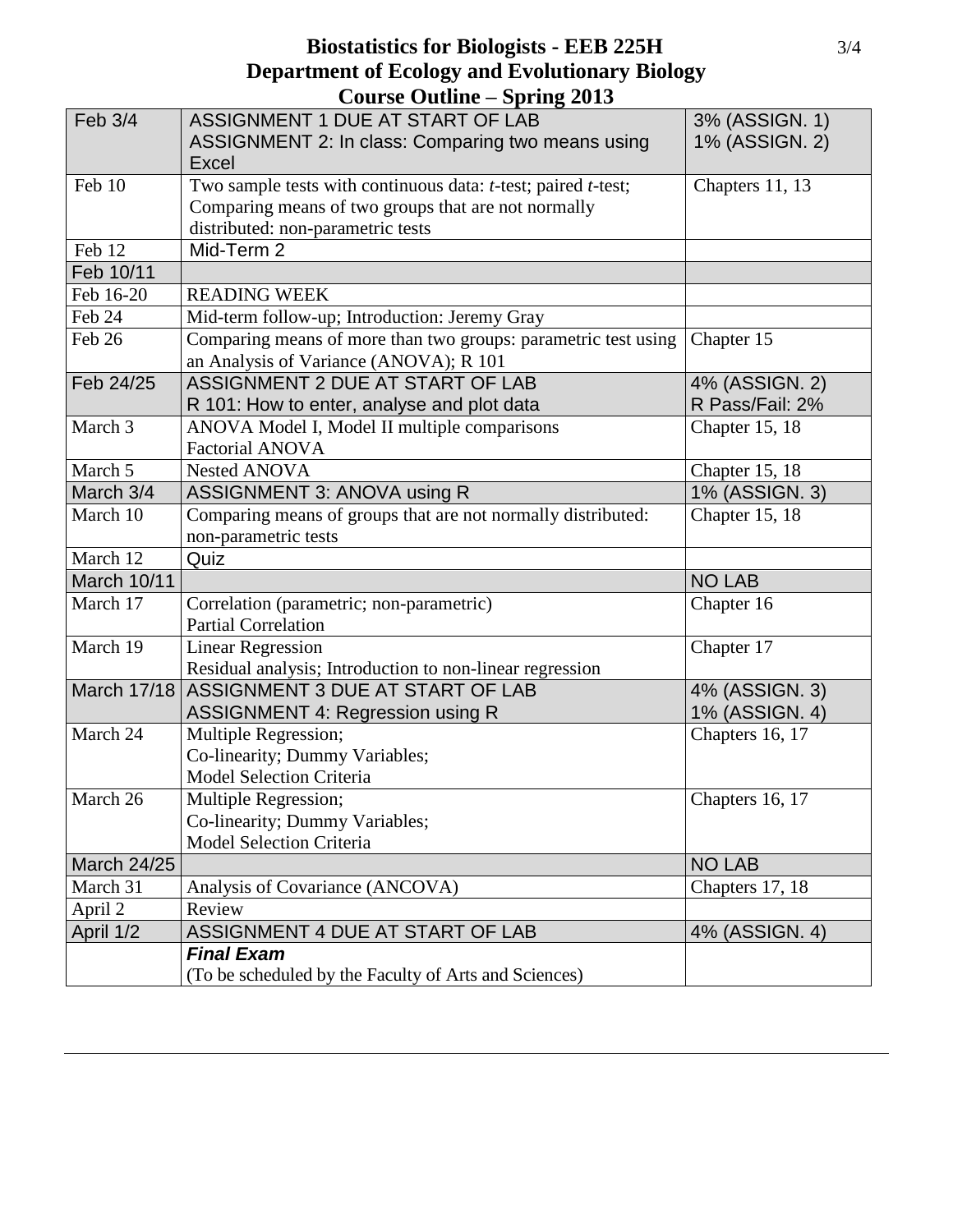# **Biostatistics for Biologists - EEB 225H** 4/4 **Department of Ecology and Evolutionary Biology Course Outline – Spring 2013**

### **Assignments and Evaluation**

Grading will be performed by the instructors and TAs.

 $\bullet$  4 Assignments :

Ass. 1 (lab portion: 2%, written assignment 3%) Ass. 2 (lab portion: 1%, written assignment 4%) Ass. 3 (lab portion: 1%, written assignment 4%) Ass. 4 (lab portion: 1%, written assignment 4%) Excel  $lab = 2\%$ R Pass/Fail  $= 2\%$ TOTAL LAB GRADE: 24%

- $Mid-Term1:13%$
- Mid-Term2: 15%
- $\bullet$  Quiz: 8%
- Final Exam: 40%

 **Assignments are due one week following the computer lab AND should be handed in during each group's appropriate computer lab session (i.e. to the TA in charge of that lab). You are free to discuss your reports with other students, but the write up must be done individually. Results or write ups that are copied are considered PLAGIARISM.**

 **LATE PENALTIES: There will be a grace period of one week for late assignments. Assignments turned in after the grace period or not turned in at all will receive a grade of zero. Out of fairness to the students who turn in their assignments on time, the TAs and instructor will provide no assistance once the due date has passed and the assignment is officially late.**

**Remember: If you miss the grace period by even five minutes, an excuse such as "My bus was late" will not work because the assignment is already one week overdue.**

**The late penalty per written assignment (without permission) is 1 mark off the assignment grade per day. So if the assignment is 5 points, 1 point out of 5 points per day.**

# **No late assignments will be accepted once the marked assignments have been returned to the class.**

### **Computer Labs**

**How to get a CQUEST account:** Follow the links from this page: <http://www.cquest.utoronto.ca/> OR, go directly to: [https://acct.cquest.utoronto.ca/newacct/new\\_acct.html](https://acct.cquest.utoronto.ca/newacct/new_acct.html)

#### **Exams**

All students are expected to bring calculators to exams. Cell phones (even to use as a calculator) are NOT permitted. Students will be provided with 'cheat sheets' containing all of the formulas they may need.